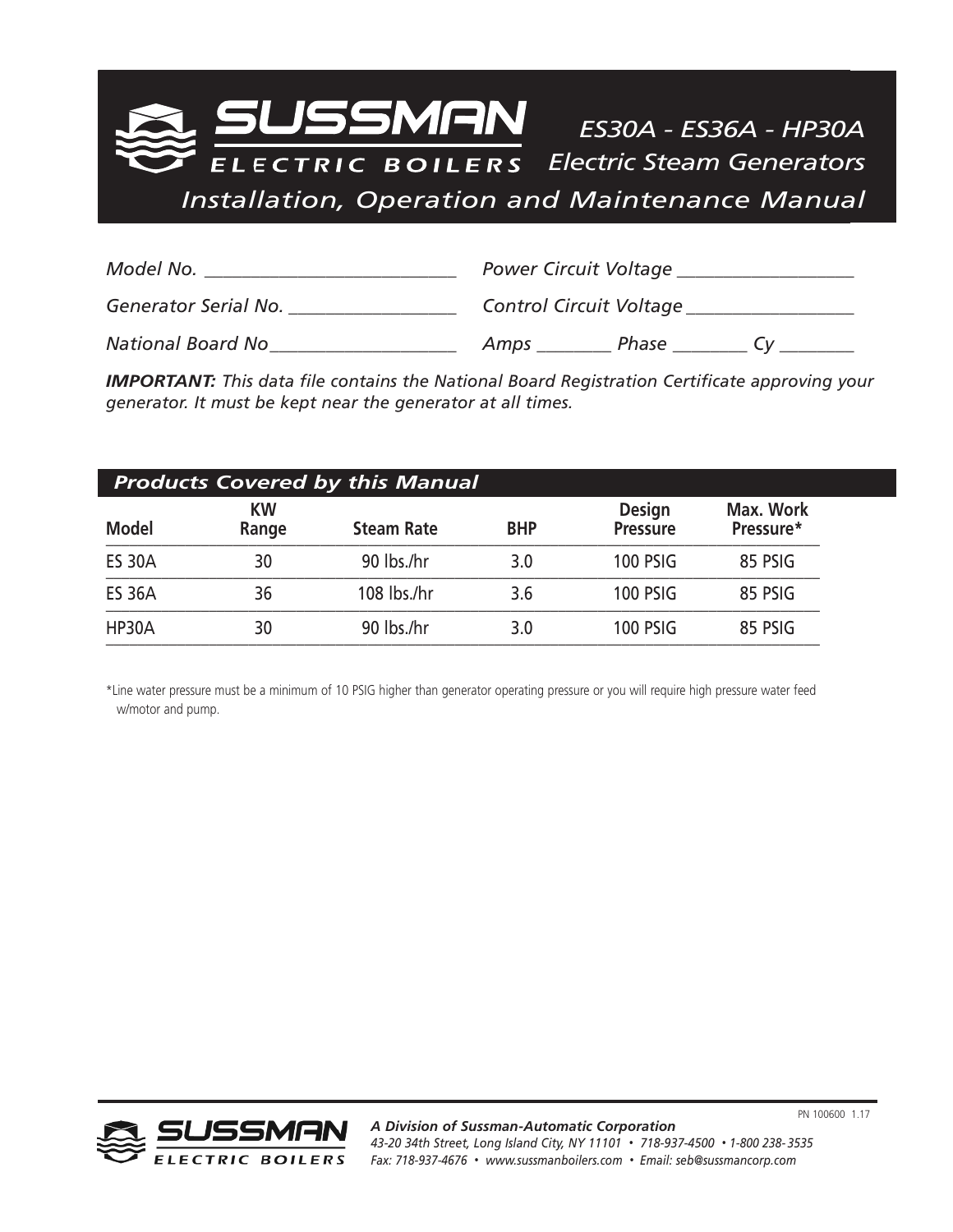- LIQUID LEVEL / LWCO CONTROLLER The electronic controller automatically maintains proper water level, and shuts off the generator when water supply in the boiler drops below a safe operating level.
- WATER LEVEL SIGHT GLASS Allows constant observation of water level while boiler is in operation.
- ON-OFF SWITCH Complete with pilot light, for switching on the generator.
- INTEGRAL ELECTRICAL CONTROL Magnetic contactors energize the elements and are integrally mounted in the control unit.
- BLOWDOWN/DRAIN VALVE Facilitates emptying the pressure vessel during blowdown/drain sequence.
- J-BOX for motor/pump connection.
- LONG LIFE HEATING ELEMENTS Industrial grade, heavy duty stainless steel heating elements equipped with one piece resistance welded terminations for added strength and safety.
- OPERATING PRESSURE CONTROL Operates automatically to maintain steam pressure within generator.
- MANUAL RESET PRESSURE CONTROL Provides high limit pressure cut-out with manual reset.
- STEAM SAFETY VALVE

ASME Code valve, automatically opens to reduce pressure should excessive steam cause pressure build-up.

- STEAM PRESSURE GAUGE Allows visual observation of steam pressure over full range.
- ENERGY SAVING AND MINIMUM MAINTENANCE

Fully insulated pressure vessel minimizes heat loss and maximizes energy savings.

• EASY CONTROL MAINTENANCE All controls and components are easily accessible. Fully-louvered openings avoid component heat build-up.

### • RUGGED CONSTRUCTION Performance is insured for all typical industrial applications.

# *Standard Features Meeting Code Requirements*

- Pressure vessel rated at 100PSIG to ASME Section I, Code M and National Board registered.
- UL listed, cUL certified built to NEC.
- Units are trimmed at 100PSIG as standard. 15PSIG trim also available.
- Incoming water line pressure must be 10 PSIG greater than generator operating pressure. If not, a motor/pump must be used. Specify Sussman ES 38002A high pressure water feed motor/pump system.
- When ordering specify Model No., KW, Volts/PH and motor/pump if required.
- Water Connection is 1/4" NPT.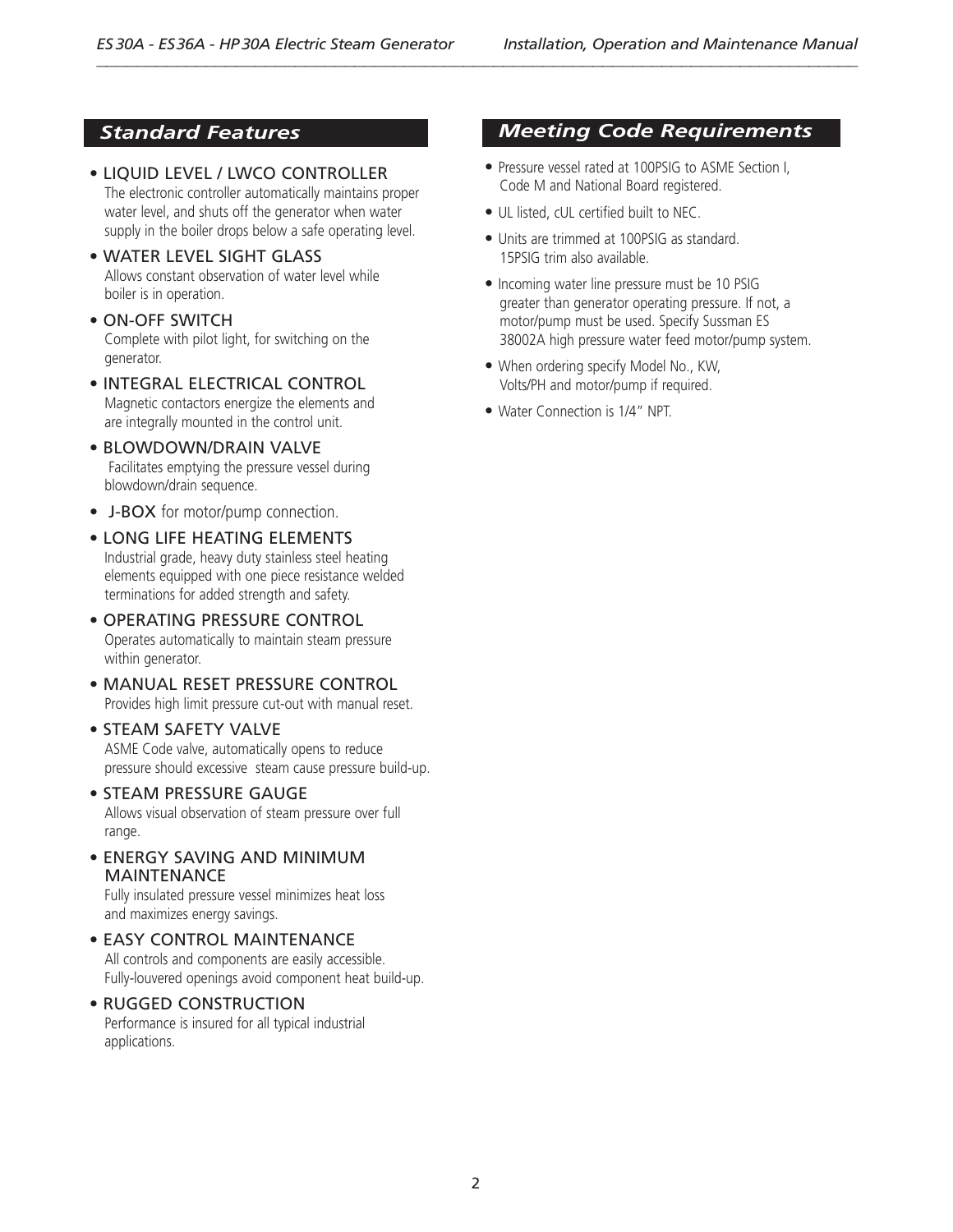# *Installation*

# *Refer to National and all applicable Local Codes for specific installation requirements.* **!** *CAUTION*

*NOTE:* Reference heating element clearance requirements for particular boiler to allow for removal of elements. Standard minimum suggested clearance is 21 inches.

- 1. The boiler should be mounted on a solid level foundation.
- 2. All piping should be installed by a licensed plumber.
- 3. When any type water feed other than a pump feed is used, the existing water supply pressure must be 10 PSIG greater than boiler operating pressure to assure water supply maintains proper water level in boiler. Lack of water can result in improper boiler operation. Keep feed water valves open at all times during normal operation.
- 4. Connect steam line with customer supplied outlet valve to boiler steam outlet.
- 5. During normal operation, keep drain valve closed.
- 6. If pump and boiler are plumbed within 30 ft (pipe length), a minimum of two check valves are required on boiler to avoid damage to pump.

#### *NOTE: THE SAFETY VALVE SHALL NOT BE PLUMBED WITH A DRAIN LINE SIZED LESS THAN THE OUTLET SIZE OF THE SAFETY VALVE.*

## *Wiring*

#### *Ground boiler according to National Electric Code requirements to avoid shock.* **!** *CAUTION* Use proper sized wire. Power wiring to boiler should be in accordance with Local and N.E.C. requirements following *wiring diagram supplied. Wire size specified adjacent to field wiring terminal block(s). Use 90˚ C copper wire only.*

Purchaser should use a disconnect switch employing circuit breakers or fuses between the main power source and the boiler.

#### *Boilers are susceptible to lightning damage because of plumbing water lines.* **!** *CAUTION Industrial type lightning/surge protectors should be installed according to the manufacturer's recommendation at your service entrance. Consult your contractor or electrical dealer.*

- 1. The unit is pre-wired and tested. Connect control circuit voltage at the control circuit terminal block.
- 2. With the main power off, make sure that all wiring terminations are tight to avoid arcing, carbonizing and/or overheating of contacts.



#### *Substitution of components or modification of wiring systems voids the warranty and may lead to dangerous operating conditions.*

- 3. Instructions for water feed control system (i.e. motor and pump or solenoid feed).
	- a. Check the voltage of the motor or solenoid before making electrical connection.

# b. *The water feed circuit should be wired to the junction box provided*. **!** *WARNING*

- c. Motors rated greater than 1/3HP or are not 120VAC single phase require the use of suitable motor starter.
- d. Amperage/Wire Size For correct sizing refer to the label on the boiler located next to the field wiring terminals. This label states the wire size (AWG or MCM), minimum temperature rating (90˚C) and conductor material (copper only). Deviation from this information may result in improper or unsafe boiler operation.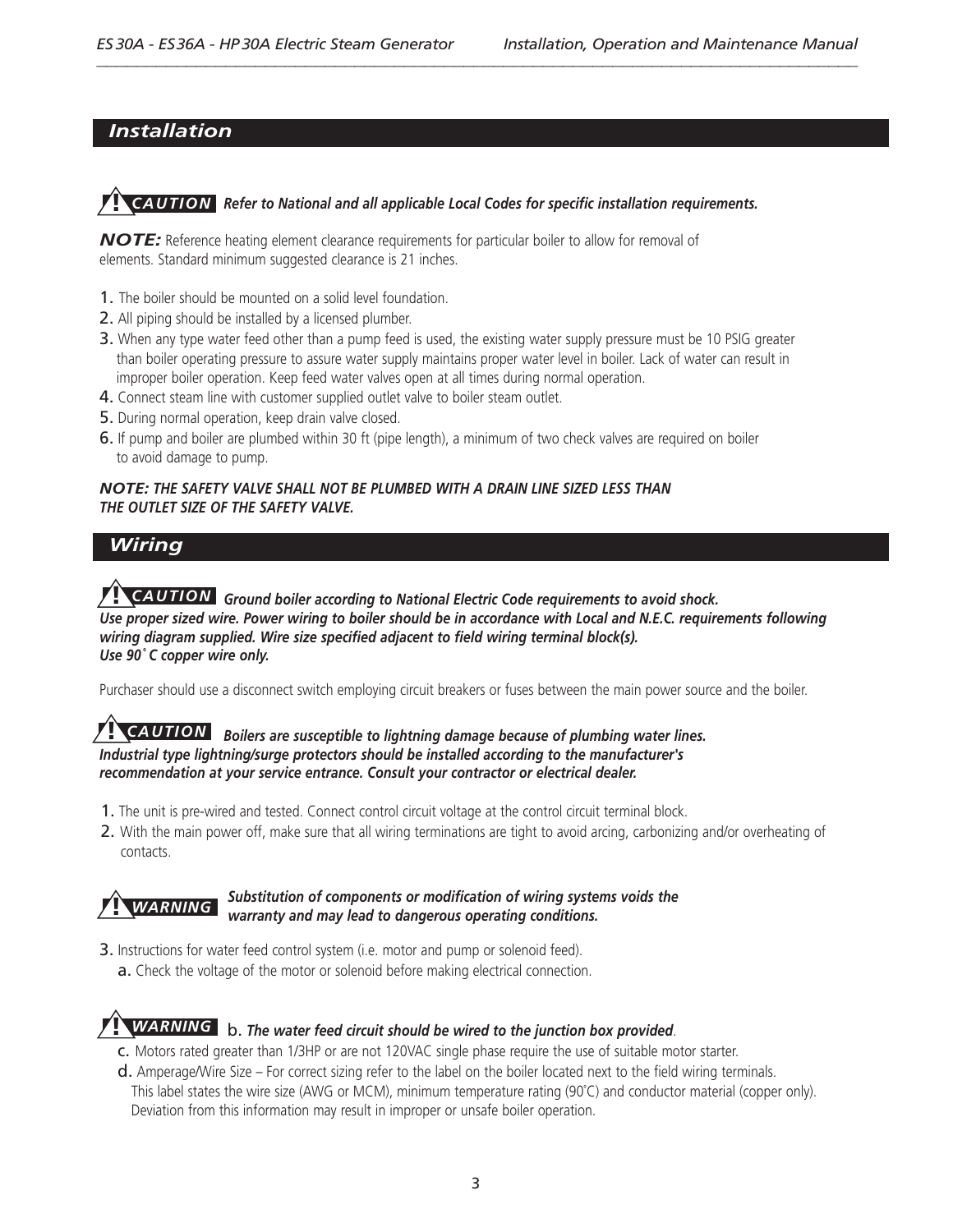# *Wiring Diagram ES 30A, ES 36 A, HP 30A Electric Boilers*

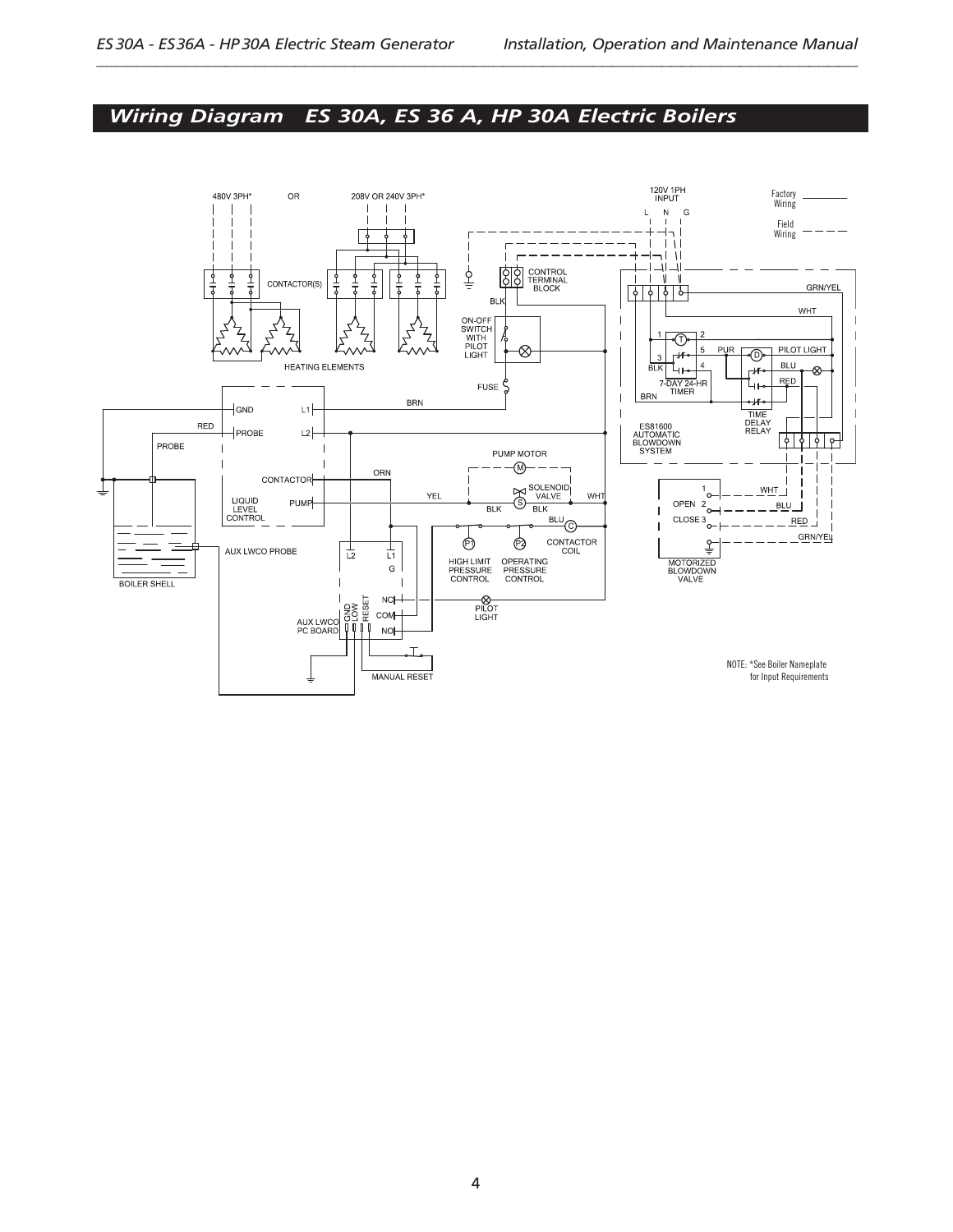# *Pre-Operation Check - All Boilers*

## *lWCO/PUMP CONTROL, OPERATION AND TESTING*

- 1. All valves for incoming water supply are to be fully opened. Main disconnect switch to be in "ON" position. Boiler switch to be in "ON" position. Since boiler will be empty, pump (or solenoid) will be energized allowing boiler to fill with water. Control will allow for automatic reaching of proper water level. Contactors will be energized, applying voltage to heating elements.
- 2. Pump Switch Operation At this point, water should be visible approximately halfway up sight glass. Slowly open drain valve located at bottom of boiler. Water level will fall, allowing low water cutoff/pump control to energize feed water system. Close drain valve for proper operation.
- 3. Low Water Cut-Out Switch Performance. Open drain valve completely. Maintain this condition until water level falls within gauge glass enough to cause low water cut-out switch to de-energize heating elements. Contactor will be in the de-energized state at this time. Close the drain valve. For automatic resetting type low water cut-out switches, feed system will return water level to normal. Boiler is now qualified for proper low water cut-out and normal liquid-level operating conditions.

# *PRESSURE CONTROLS OPERATION AND TESTING*

#### *NOTE: ALL ES STEAM BOILERS ARE PROVIDED WITH ONE HI-LIMIT PRESSURE CONTROL AND ONE OPERATING PRESSURE CONTROL.*

1. All pressure controls are equipped with a screw allowing for setting of the desired operational and hi-limit pressures. To reduce pressure setting, rotate screw in direction which allows indicator to point to a lower pressure setting.

#### *NOTE: IT IS RECOMMENDED THAT THE HI-LIMIT CONTROL BE SET 1O PSIG ABOVE DESIRED NORMAL OPERATION PRESSURE.*

- 2. A differential pressure can be obtained on all automatic re-setting operating pressure controls in the same manner as operating pressure control is set. Differential indicated pressure below the main operating maximum pressure the pressure control will reset.
- 3. Pressure Control Operating Check Close steam outlet valve (by customer) and adjust operating pressure control to a low pressure setting. Set hi-limit control at 10 PS1G above that setting. Switch boiler on to allow for steam pressure build-up. Pressure gauge reading will build and the operating pressure control will shut off boiler at its pressure setting. Re-setting of operating pressure control is accomplished by bleeding off pressure through steam outlet valve (by customer) and allowing pressure to drop below set point.
- 4. Hi-limit Pressure Control Check See item 3 above but, in doing so, assure for this test purpose only, that the operating control is set above the pressure setting of the hi-limit control. The hi-limit trip will de-energize the contactors. Resetting of the hi-limit occurs after bleeding steam to reduce pressure inside the boiler.

#### *TO AVOID IMPROPER OR UNSAFE CONDITIONS, INSURE OPERATING PRESSURE CONTROL IS RESET TO PROPER DESIRED BOILER OPERATING PRESSURE.* **!** *CAUTION*

#### *Operation*

#### *ONLY WITH MAIN DISCONNECT "OFF", TIGHTEN ALL ELECTRICAL CONNECTIONS BEFORE ENERGIZING BOILER TO PREVENT ARCING, CARBONIZING OF CONTACTS AND/OR OVERHEATING.* **!** *CAUTION*

- 1. Turn on water supply. Turn main switch on. Turn boiler switch to ON position. When water appears approximately halfway up the gauge glass, the pump or solenoid feed will automatically shut off and the contactors will switch on.
- 2. Operation of Low Water Cut-Off The boiler is equipped with a probe type liquid level control which is coupled to an electronic controller (pc board).

**IMPORTANT NOTE:** If the boiler is equipped with an AUX LWCO, it can be tested by holding down the reset button for 5 seconds.

- 3. The automatic reset operating pressure control has a visual pressure adjustment. The top screw of the control adjusts the scale in the large indicator window. By turning the screw, the pressure setting can be adjusted. Selection of desirable pressure is very easily made. Some pressure controls have an additional screw for adjustment of pressure differential (OFF/ON pressure operating range) which is factory set at the maximum allowable rating.
- 4. Close steam outlet valve. Boiler will build up to desired pressure and shut off automatically.
- 5. High Pressure Control This control will de-energize the boiler should pressure within the boiler exceed the set pressure.
- 6. Slowly open steam outlet valve and use steam as needed.
- 7. Boiler should be blowndown daily (see blowdown instructions on page 6).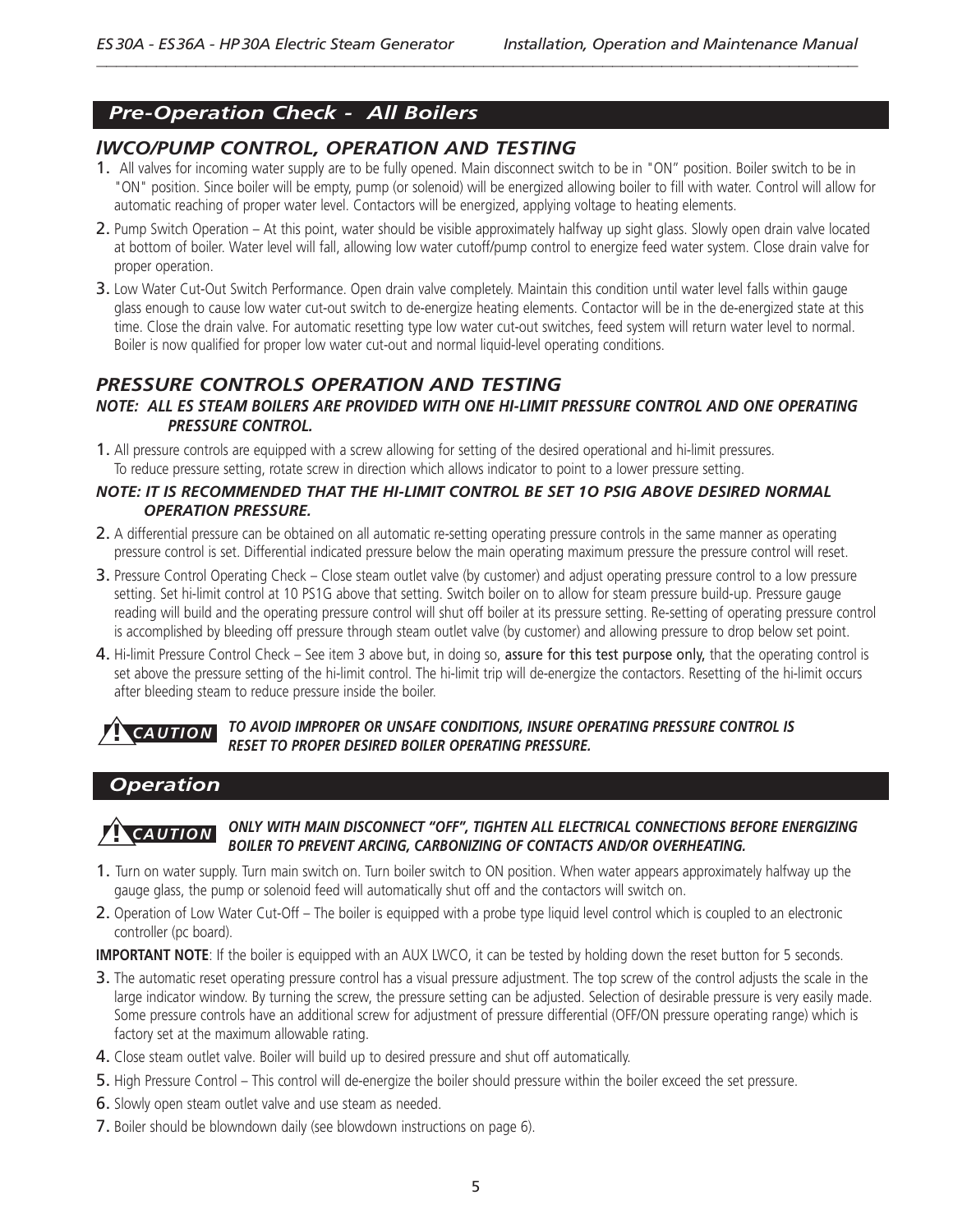#### *Blowdown*

Blowdown is an essential part of boiler operation. It is one of the best preventative maintenance steps you can take. Make sure a blowdown schedule is established and followed regularly.

In hard water areas, blowdown is necessary at least once a day. In soft water areas, once a week. If there is a particular problem which applies to your own local water condition other than mineral content, take this into consideration in determining which schedule is to be followed.

- 1. At the end of the working day, while boiler is still operating, turn switch to the OFF position and close water supply valve. De-energize wall mounted safety switch.
- 2. It is preferable to connect the blowdown valve directly into a drainage system when allowed by local codes. If this is done, the boiler can be discharged at operating pressure. Consult local plumbing codes before doing so.
- 3. If blowing-down into a receptacle, allow pressure to decrease to 15-20 PSIG before opening blowdown valve.
- 4. When discharge is complete and boiler is drained:
	- 1. Close the blowdown valve 3. Put boiler switch in the ON position
	- 2. Open water supply valve; **4.** Close wall mounted safety switch.
- 5. When refilling is complete, turn off the boiler switch unless further operation is desirable.
- 6. If you have been supplied with a Manual Reset Low Water Control as required in some states, the reset button on the control must be pushed before boiler will begin developing pressure. (Do not push reset until boiler has filled with water.)

#### *Maintenance*

# *HAZARD OF ELECTRICAL SHOCK. DISCONNECT ALL POWER BEFORE WORKING ON BOILER.* **!** *CAUTION*

Sussman Electric Steam boilers are designed for years of trouble-free performance. To establish a good preventative maintenance program, we suggest that the building maintenance person or engineer familiarize themselves with these simple rules.

- 1. The sight glass should be checked daily to ensure that boiler has adequate water.
- 2. A monthly inspection should be made of the internal wiring. All electrical connections should be checked for tightness. A check for water leaks should also be made and any loose fittings immediately tightened.
- 3. Every four months, the low water cut-off and pump control should be checked to insure that it is functioning properly.
- 4. Every four months, the probe and isolator should be checked for deposits and cleaned, if necessary. This is accomplished by removing the inspection plate, removing the probe (with a standard socket wrench) cleaning and replacing.
- 5. Every four months, the heating elements should be removed. If scale has begun to form, the element should be cleaned and the boiler should be drained and flushed.

#### *NOTE: NEW BOLTS AND GASKET SHOULD BE USED WHEN RE-INSTALLING THE ELEMENT TO ASSURE PROPER SEALING.*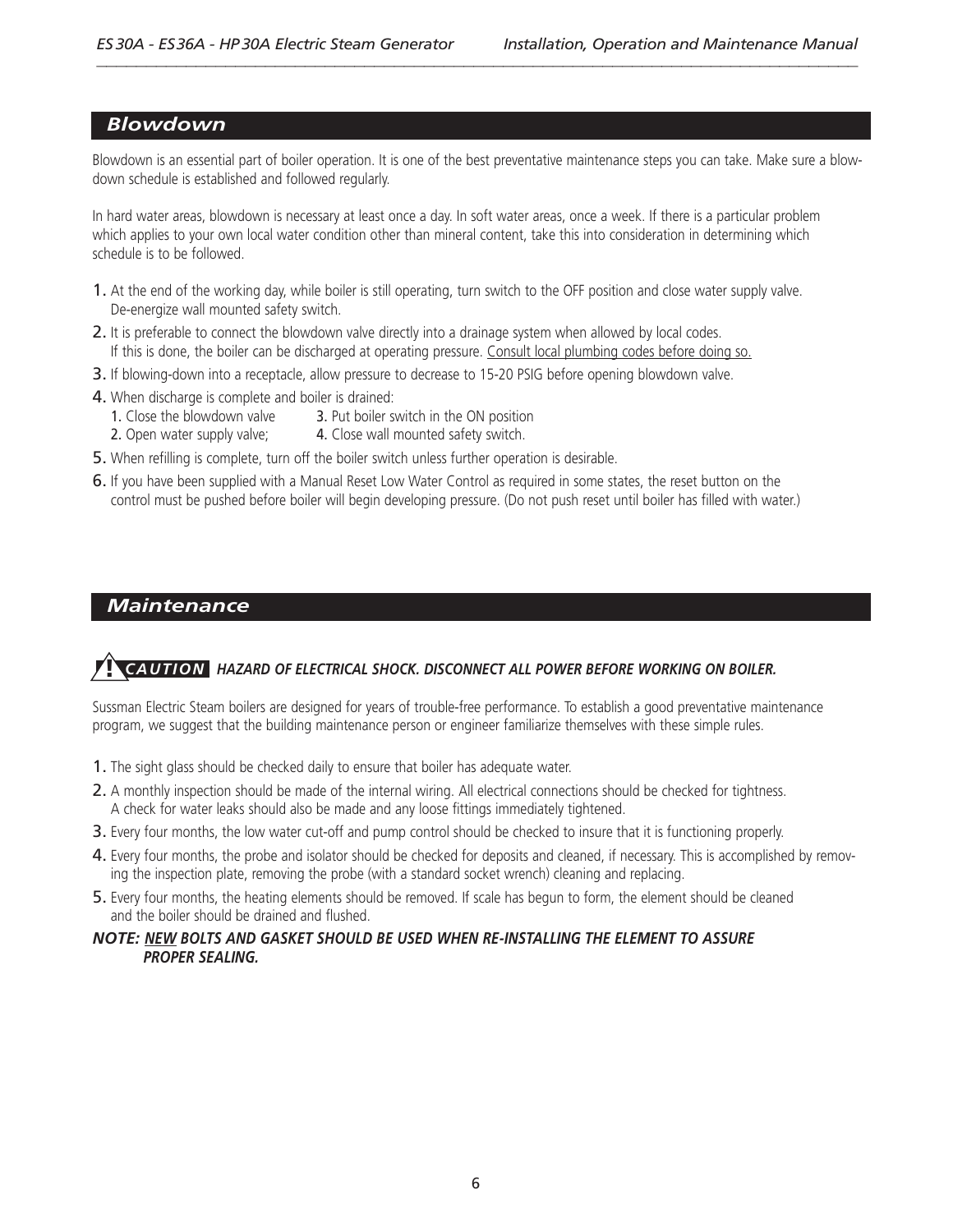# *Element Replacement*

# *READ INSTRUCTIONS COMPLETELY BEFORE STARTING WORK*

Before Installing your new elements be sure **!** *CAUTION* the McDonnell Miller low water cut-off and aux. low water cutoff (if supplied) is operating properly. The float chamber and lower equalizer column of the MM control must be completely clear of sludge or other foreign matter. Failure to do this may cause the immediate burn-out of the new elements. If the unit is probe equipped, check condition of the probes and isolator.

All elements are thoroughly checked before shipment. The manufacturer cannot be responsible for burn-outs caused by a faulty low water cut-off.

The lower equalizer column can best be examined by breaking the unions on either side and then visually and manually examining the piping with your finger or probes to see if it is clear and clean.

- *1.* Disconnect boiler from electric power supply at main safety switch or fuse panel. Then turn boiler switch to "OFF" position.
- **2.** Close water supply valve on incoming water supply line. Drain boiler completely of water.
- **3.** Open boiler door to access heating element.
- *4.* Disconnect wire (electric) leads connecting element to main power system of boiler. Again, note wire connections to facilitate re-assembly. Proceed to remove and discard (6) bolts from flange.
- **IMPORTANT:** Note the wire connections to facilitate re-assembly (see wiring schematic). Remove and discard six (5/16"-18) bolts from flange. Do not reuse these bolts.
- *5.* Thoroughly clean boiler flange of all foreign material. Be certain no part of old gasket remains on flange.
- *6.* Apply "Slic-Tite" Gasket Compound (or equal) to both surfaces of new gasket supplied with replacement element. Proceed to install element flange assembly with gasket between boiler flange and element flange. In doing this, be careful to align flange holes so element wire connection terminals on element assembly are in line with previously disconnected wire leads to facilitate easy connections.

*NOTE:* Observe markings on element flange. Install element marking "TOP" on top.

- **7.** Use only new element flange bolts. Tighten all (6) element flange bolts to a torque value of 22 lb-ft each (see illustration).
- **8.** Connect all wires to the terminals. Tighten all element terminals to a torque value of 20 lb-in each (see illustration). Make sure all wires are clean and bright to assure good electrical contact.
- **9.** Check that the wires are correctly connected to the contactor terminals and are tightened to the torque listed on the contactor. Make sure all wires are clean and bright to assure good electrical contact.
- **10.** Open water valve to allow water supply to reach boiler feed mechanism.
- **11.** As boiler automatically refills, observe the new flange assembly for possible leaks. If water is noticed, the bolts must be re-tightened. Before doing this, turn the boiler off at the main fuse safety switch.
- **12.** When boiler reaches working pressure, check flange assembly again for leaks.

Follow maintenance instructions provided with the boiler. **!** *CAUTION*



*Torque Values:*





*For Illustrative Purposes Only. Power wiring shown in approximate factory-installed location*

| <b>TORQUE VALUES</b>        |                        |
|-----------------------------|------------------------|
| <b>Element Flange Bolts</b> | 22 lb-ft               |
| <b>Element Terminals</b>    | 20 lb-in               |
| Contactor Terminals         | Tighten to torque      |
|                             | specified on contactor |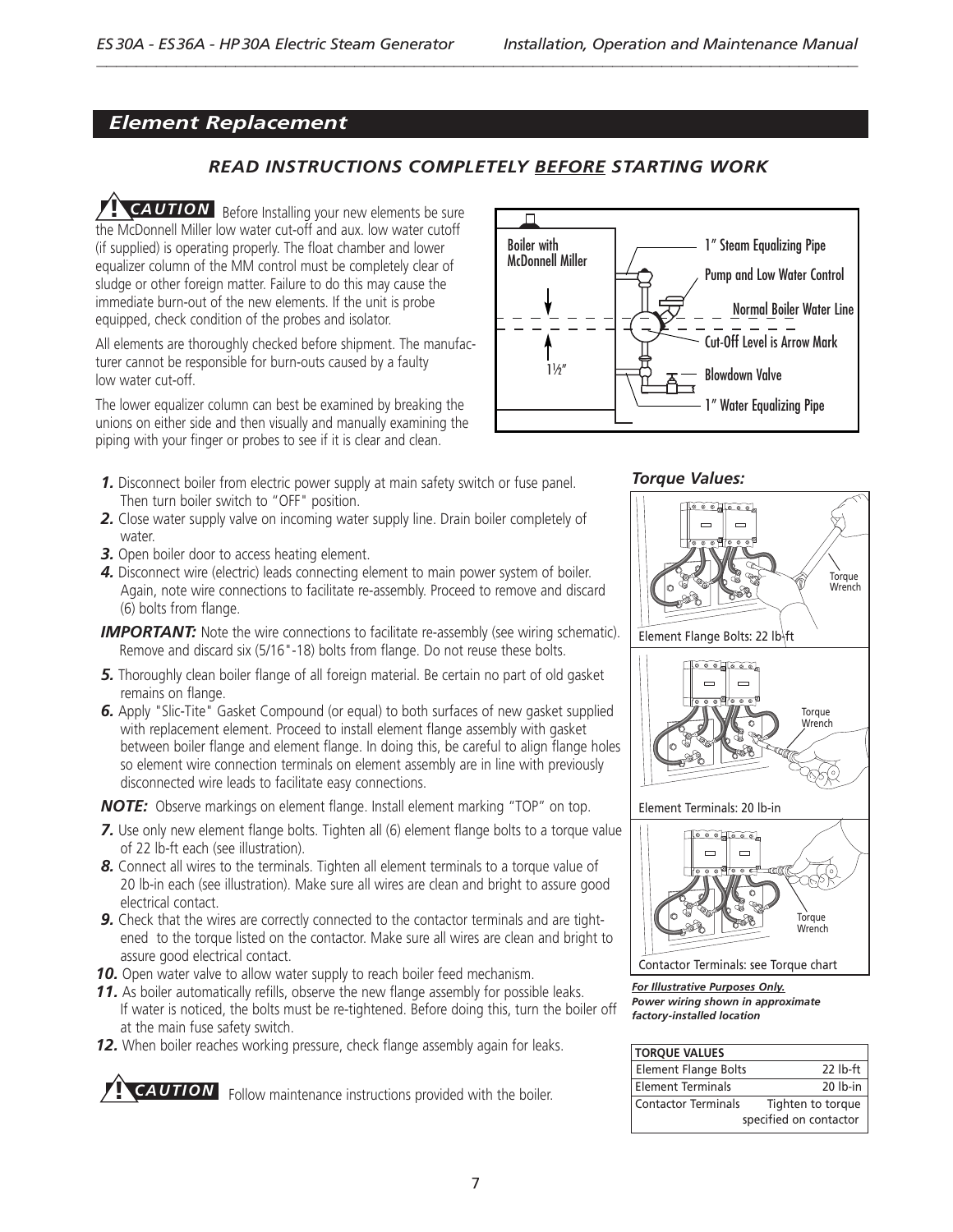# *Gauge Glass Installation*

*IMPORTANT NOTE: Read all warnings and instructions before performing installation or maintenance. Safety glasses and gloves should be worn at all times when working with or examining water gauge glass and connections. Pressure in generator to be at zero before proceeding. Improper installation or maintenance of gauge glass and connections can cause immediate or delayed breakage resulting in bodily injury and/or property damage.*

- *1.* Apply Teflon tape or pipe dope to pipe threads. Install top gauge fitting (fitting without a drain valve) into the uppermost tapping. Wrench tighten the fitting until it is snug and the glass outlet is pointing at five o'clock (about 1/8 turn from its final downward vertical position).
- *2.* Install the bottom gauge fitting (the fitting with a drain valve) until it is snug and the glass outlet is pointing directly upward. Verify top and bottom fittings are threaded into the tappings the same number of turns (distance A= distance B).
- *3.* Remove glass packing nut, friction washer (or packing gland, depending upon the model), and glass packing from the fittings, and place them, in the same order, on to both ends of the gauge glass. Push both packings about an inch up the gauge glass.
- *4.* Gently insert one end of the glass into the top gauge fitting. Keeping the glass inside the top fitting, gently rotate the top gauge fitting clockwise until vertically aligned with the bottom gauge, then insert glass into bottom fitting until glass bottoms out on the shoulder inside the bottom fitting.
- *5.* Carefully raise glass about 1/16" and slide lower glass packing down until the glass packing contacts the lower gauge fitting. DO NOT allow the glass to remain in contact with any metal!
- *6.* Carefully slide upper glass packing up as far as possible.
- *7.* Hand tighten both glass packing nuts, then tighten 1/2 turn more by wrench. Tighten only enough to prevent leakage. DO NOT OVER TIGHTEN!
	- If any leakage should occur, tighten lightly, a quarter turn at a time, checking for leakage after each turn.

*IMPORTANT NOTE: Read all warnings and instructions before performing installation or maintenance.*

*Safety glasses and gloves should be worn at all times when* **!** *WARNINGworking with or examining water gauge glass and connections.*

*Pressure in generator to be at zero before proceeding.*

*Improper installation or maintenance of gauge glass and connections can cause immediate or delayed breakage resulting in bodily injury and/or property damage.*

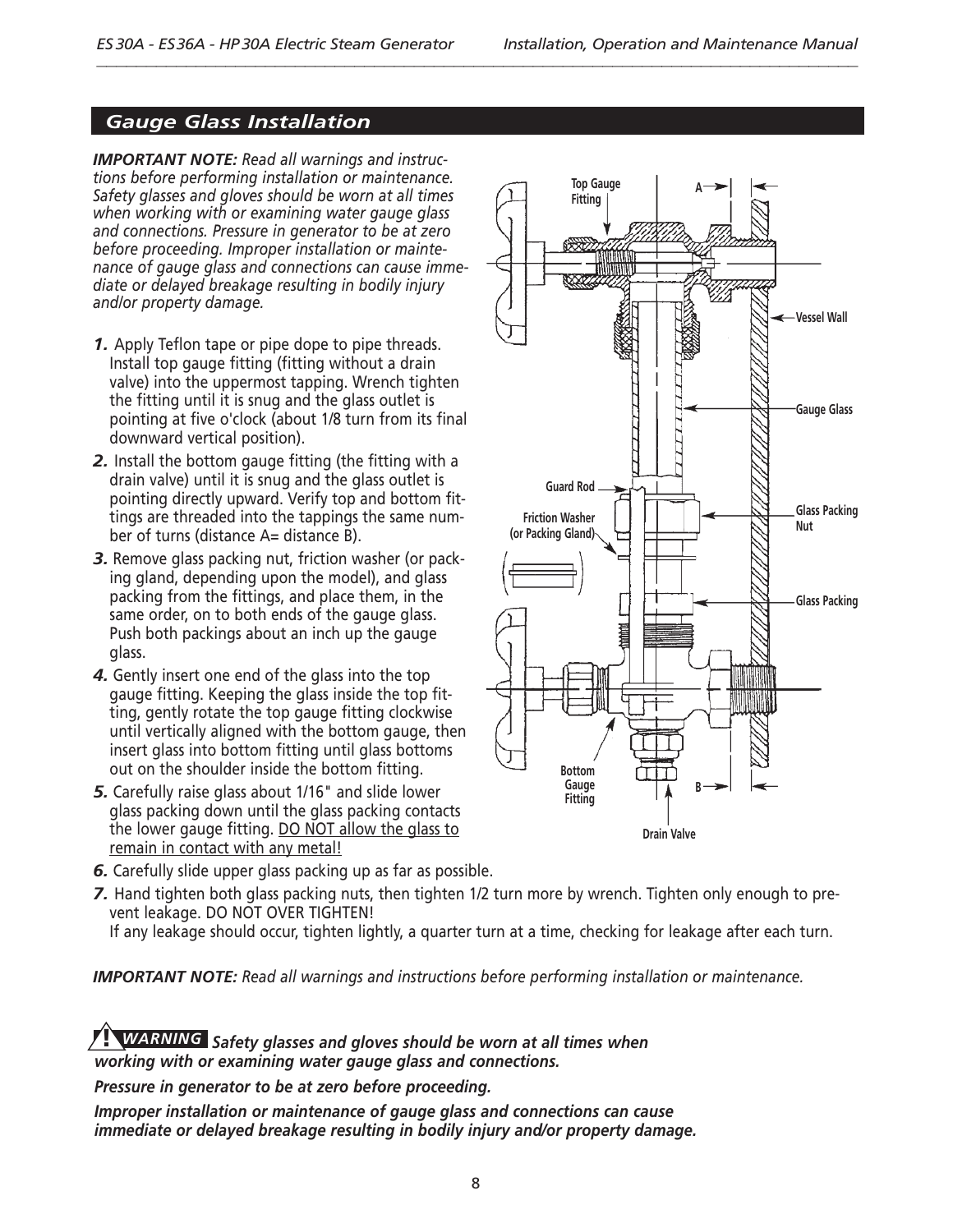# *Gauge Glass Installation - Use and Care*

#### *DO NOTs*

DO NOT use glass if it contains any scratches, chips, or any other visible signs of damage.

- DO NOT reuse any tubular glass or glass packings.
- DO NOT subject gauge glass to bending or torsional stresses.
- DO NOT over tighten glass packing nuts.
- DO NOT allow glass to touch any metal parts.
- DO NOT exceed the recommended pressure of the gauge or gauge glass.
- DO NOT clean the gauge or gauge glass while pressurized or in operation.

#### *DO's*

- DO verify proper gauge has been supplied.
- DO examine gauge glass and packings carefully for damage before installation.
- DO install protective guards and utilize automatic ball checks where necessary to help prevent injury in case of glass breakage.
- DO inspect the gauge glass daily, keep maintenance records, and conduct routine replacements.
- DO protect glass from sudden changes in temperatures such as drafts, water spray, etc.

#### *MAINTENANCE*

Examine the gauge glass regularly for any signs of clouding, scratching, erosion, or corrosion. The glass should be inspected daily until the need for replacement becomes apparent. This will help establish the routine inspection and routine replacement schedules.

#### *CLEANING*

Use commercial non-abrasive glass cleaners to keep glass clean. Use diluted acids such as Hydrochloric (muriatic) acid when regular cleaners do not seem to work. Do not use wire brushes or any other abrasive materials which could scratch the glass.

#### *INSPECTION*

Examine the surface of the glass for scratches, corrosion, chips, cracks, surface flaws, or nicks. To do this, shine a very bright concentrated light at an angle of about 45 degrees. A defective glass will glisten as the light strikes imperfections. Glass which appears cloudy or roughened, and will not respond to cleaning, should be replaced.

#### *STORING*

Keep gauge glass in original packaging until ready to install.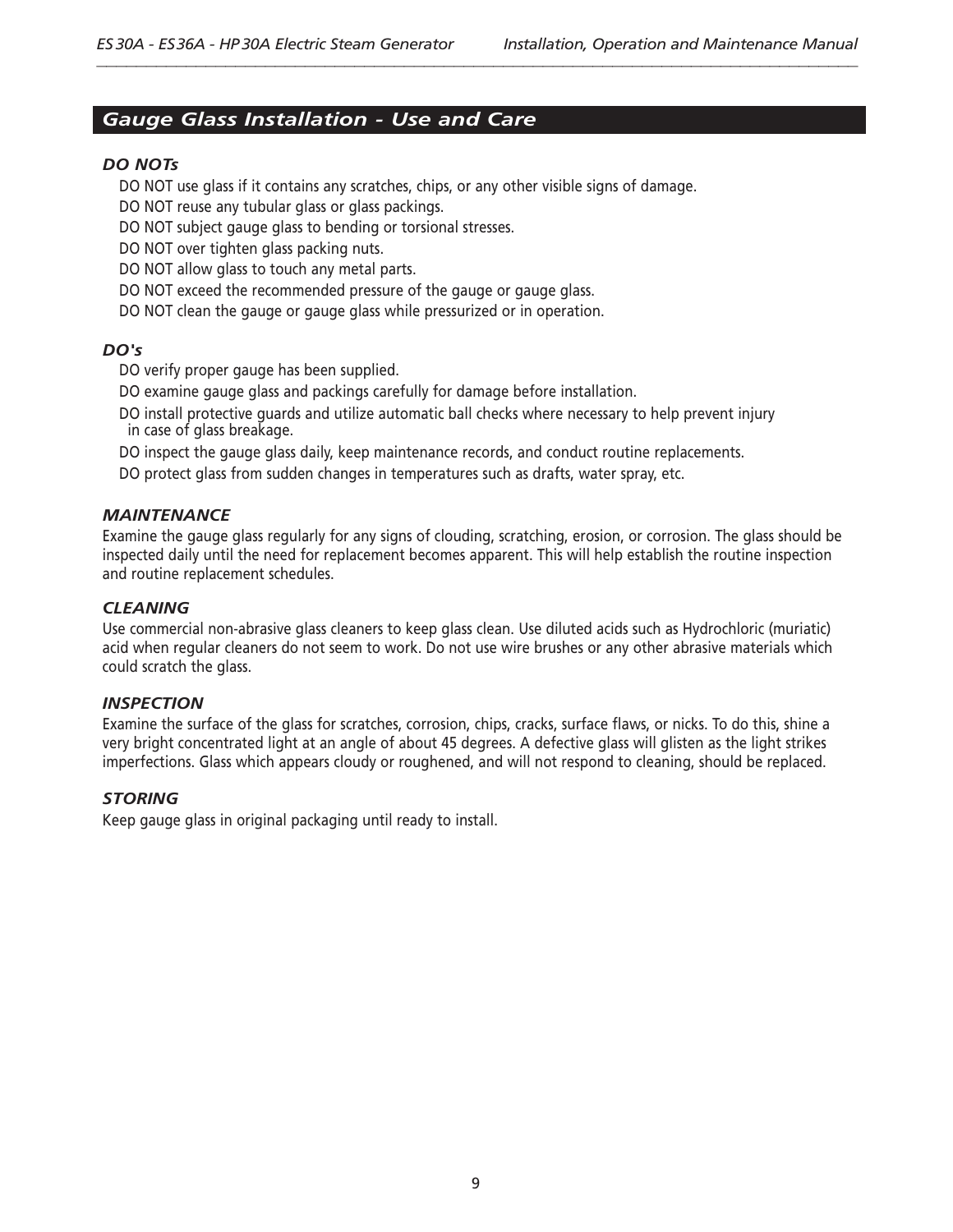# *Water Quality Information for Carbon Steel Boilers*

FOR OPTIMUM RESULTS, THE FEEDWATER SUPPLY SHOULD BE TESTED PRIOR TO INITIAL STARTUP, IF THE MINERAL CONTENT EXCEEDS THE FOLLOWING RECOMMENDED LIMITS, VARIOUS EXTERNAL TREATMENT PROCESSES (WATER SOFTENER, REVERSE OSMOSIS, ETC,) MAY BE USED TO CORRECT THE PROBLEM.

*NOTE:* AN ANALYSIS OF THE ON-SITE BOILER FEEDWATER MUST BE MADE BY A RECOGNIZED AND RELIABLE WATER TREATMENT COMPANY TO ASCERTAIN THE EXISTING CONDITION AND TREATMENT REQUIRED.

#### *RECOMMENDED FEEDWATER QUALITY*

| HARDNESS, ppm               | $8 - 85$ (~0.5 - 5 gpg)                        |
|-----------------------------|------------------------------------------------|
| P-ALKALINITY, ppm           | $85 - 410$ (~5 - 24 gpg)                       |
| T-ALKALINITY, ppm           | $200 - 500$ (~7 – 0 qpq)                       |
| pH (strength of alkalinity) | $8.0 - 11.4$                                   |
| SPECIFIC RESISTIVITY        | $\sim$ 50k $\Omega$ cm (50,000 ohm-centimeter) |

BLOW DOWN BOILER ON AT LEAST A ONCE A DAY BASIS. IF BOILER WATER OR FEEDWATER ARE OUTSIDE THE ABOVE LIMITS, A MORE FREQUENT BLOWDOWN IS REQUIRED.

#### *RECOMMENDED LIMITS WITHIN A BOILER*

| 3500          |
|---------------|
| 850           |
| 300           |
| 125           |
| $25 - 50$     |
| $30 - 60$     |
| 900           |
| $\mathcal{P}$ |
|               |

WATER QUALITY CAN AFFECT EFFICIENCY OR RESULT IN BOILER DAMAGE IF NEGLECTED. BOILER FEEDWATER CONTAINS IMPURITIES IN SOLUTION AND SUSPENSION. THESE IMPURITIES CONCENTRATE IN THE BOILER SINCE THE STEAM GENERATED IS ESSENTIALLY PURE. THE CONCENTRATION OF THESE IMPURITIES INCREASES AS MORE FEEDWATER IS INTRODUCED INTO THE BOILER AND STEAM IS PRODUCED. IF THE SUSPENDED SOLIDS ARE ALLOWED TO CONCENTRATE BEYOND CERTAIN LIMITS, A DEPOSIT OR "SCALE" WILL FORM ON THE BOILER INTERNAL SURFACES. THIS DEPOSIT CAN INTERFERE WITH PROPER BOILER OPERATION AND CAUSE BOILER FAILURE.

THE CONCENTRATION OF THESE IMPURITIES IS GENERALLY CONTROLLED BY THE FEEDWATER QUALITY AND BY BLOWDOWN. BLOWDOWN REFERS TO REMOVING A PORTION OF THE BOILER WATER WITH HIGH SOLIDS CONCENTRATION AND REPLACING IT WITH MAKEUP WATER OF A LOWER CONCENTRATION.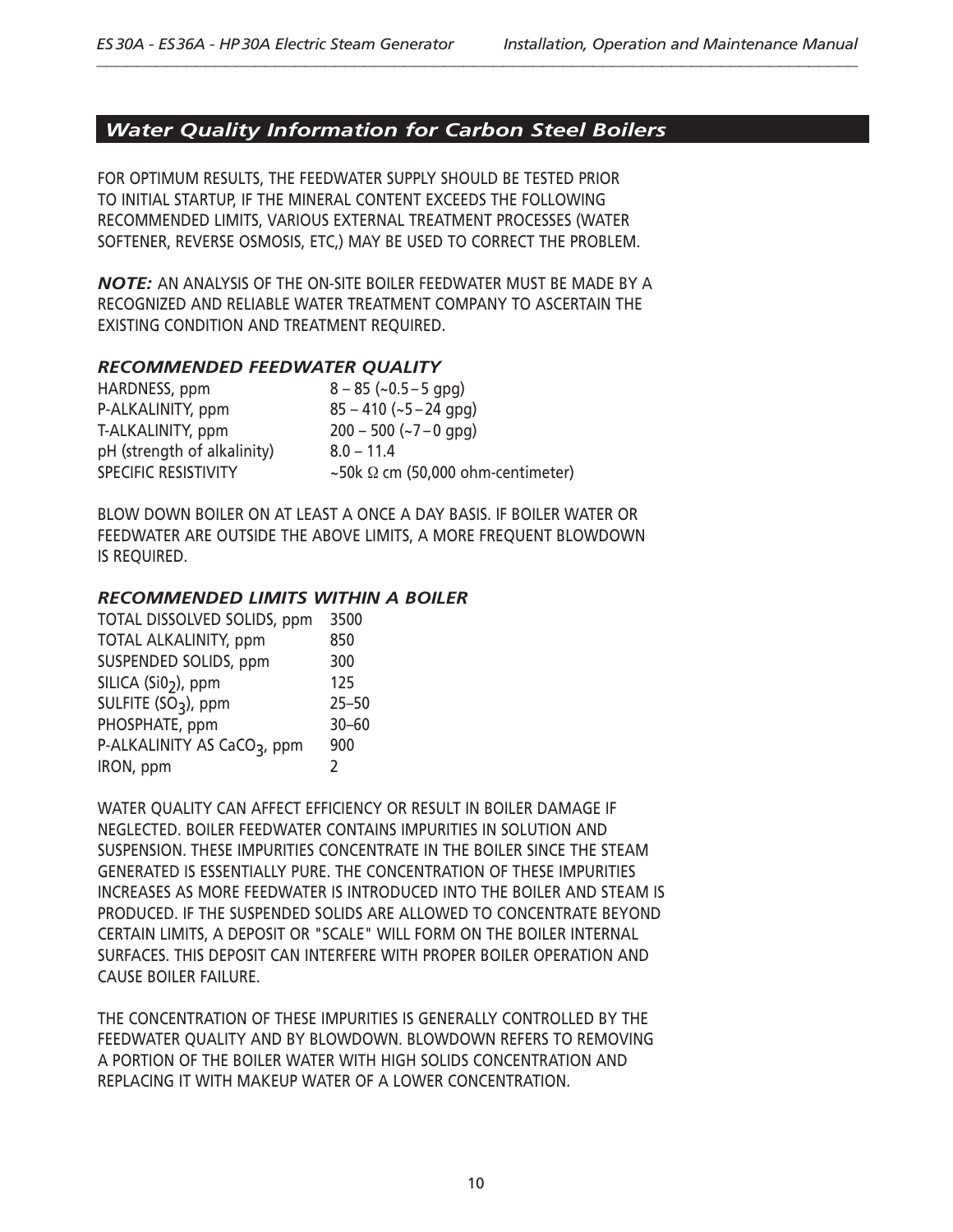# *Spare Parts List*

| 90229   | Probe Plug                                                     | 9 |
|---------|----------------------------------------------------------------|---|
| 92830   | On-Off Switch with Pilot Light                                 | 9 |
| 93806A  | Strainer 1/4" HP30A                                            | 9 |
| 99007   | Contactor, 60 AMP, 3 Pole 240V                                 | 9 |
| 99031   | Water Solenoid 1/2"120V ES30A/36A                              | 9 |
| 99032   | Water Solenoid 1/2"240V ES30A/36A                              | 9 |
| 99042   | Water Solenoid 1/4"120V HP30A                                  | 9 |
| 99042C  | Water Solenoid 1/4" 240V HP30A                                 | 1 |
| 99074-1 | 7%" Gauge Glass w/ (2) 99174C O-Ring                           | 1 |
| 99075   | Contactor, 60 amp; 3 Pole, 120V                                | 1 |
| 99123   | Strainer 1/2" ES30A/36A                                        | 1 |
| 99128R  | Pressure Control Operating 0-100 PSIG                          | 1 |
| 99130R  | Pressure Control Hi Limit 0-100 PSIG<br>w/Reset Button on Rise | 1 |
|         |                                                                |   |

| 99136   | Safety Valve 100PSIG, 1/2" NPT                                      |
|---------|---------------------------------------------------------------------|
| 99162   | Check Valve 3/8" HP30A                                              |
| 99167   | Check Valves 1/2" ES30A/36A                                         |
| 99173C  | Gauge Valve Set                                                     |
| 99178B  | Drain Gate Valve 1/2" ES30A/36A & HP30A                             |
| 99197   | Pressure Gauge 160 PSIG, 2-1/2" NPT                                 |
| 99807F  | 1/4 Probe Rod 5-Inch                                                |
| 100706  | 8 amp Fuse                                                          |
| 100412A | Liquid Level Control Board; 120V                                    |
| 100412C | Liquid Level Control Board; 240V                                    |
| 102124  | Ball Valve Steam 3/8" HP30A                                         |
| 103036  | Ball Valve Steam - 1" ES30A/36A                                     |
| 103540  | Boiler Gasket Kit, 99096; 99547B, 99088<br>Gasket; Bolts & Compound |

# *Component Identification Dimensional Information (in inches)*